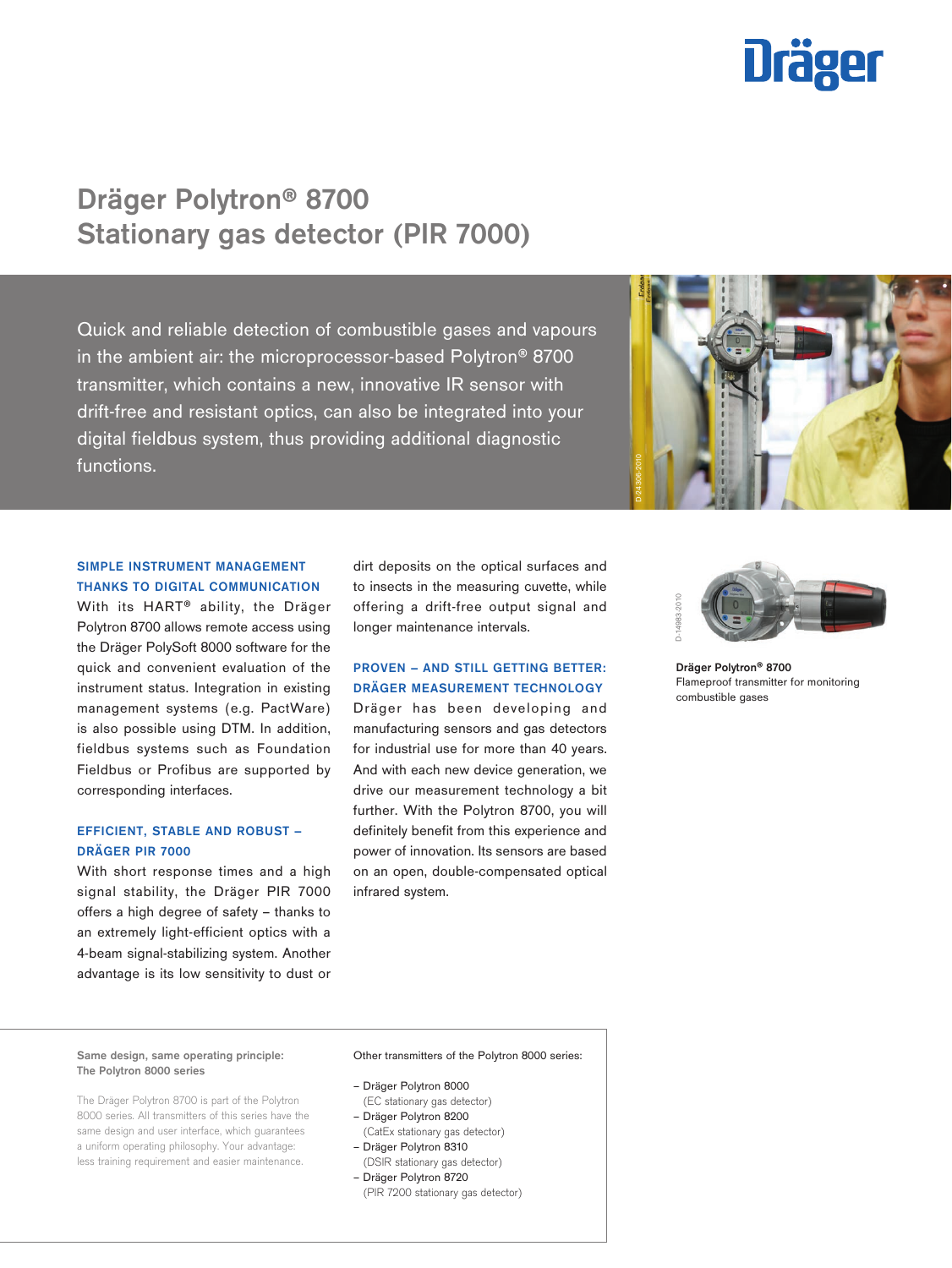# LIBRARY CONTAINING UP TO 100 GASES (TYPES 334 AND 340)

Each of the gases listed there can, for example, be cross-calibrated with vapours and preset gases, such as methane or propane. All calculations and linearisations are performed automatically.

# OPTIONAL: THREE RELAYS FOR CONTROLLING EXTERNAL EQUIPMENT

On request, the Dräger Polytron 8700 can be equipped with three integrated relays. This enables you to use it as an independent gas detection system with two arbitrarily adjustable concentration alarms and one fault alarm. Audio alarms, signal lights, or similar devices can, thus, be controlled locally – without an additional cable between the transmitter and a central controller. The sensor signal can be evaluated using the 4-to-20-mA signal.

# OPTIONAL: TWO MOUNTING SETS FOR EASY FLANGE-MOUNTING

The housing has four mounting holes. Two different mounting sets are available for installing the Polytron 8700: a duct-mount and a pipe-mount set. This means that the transmitter can be easily installed anywhere – e.g., on a smooth wall, a pipe or an exhaust duct.

#### FURTHER ADVANTAGES:

- Easy and cost-effective: one-man calibration
- Quick and easy wiring
- Aluminium or 316L stainless steel housing for the most extreme industrial conditions
- Extremely user-friendly software thanks to a minimum number of menu items
- Backlit display: easy to read, even in the dark and without a flash light
- Traffic light status indicator (green  $=$  no danger, yellow  $=$  error, flashing  $red = gas$  alarm)
- Beam block warning signal if the optics are heavily contaminated
- Measuring ranges in the ppm, %LEL and Vol% range
- Matrix display allows the flexible setting of measuring ranges and units
- SIL 2 certified by the German TÜV Süd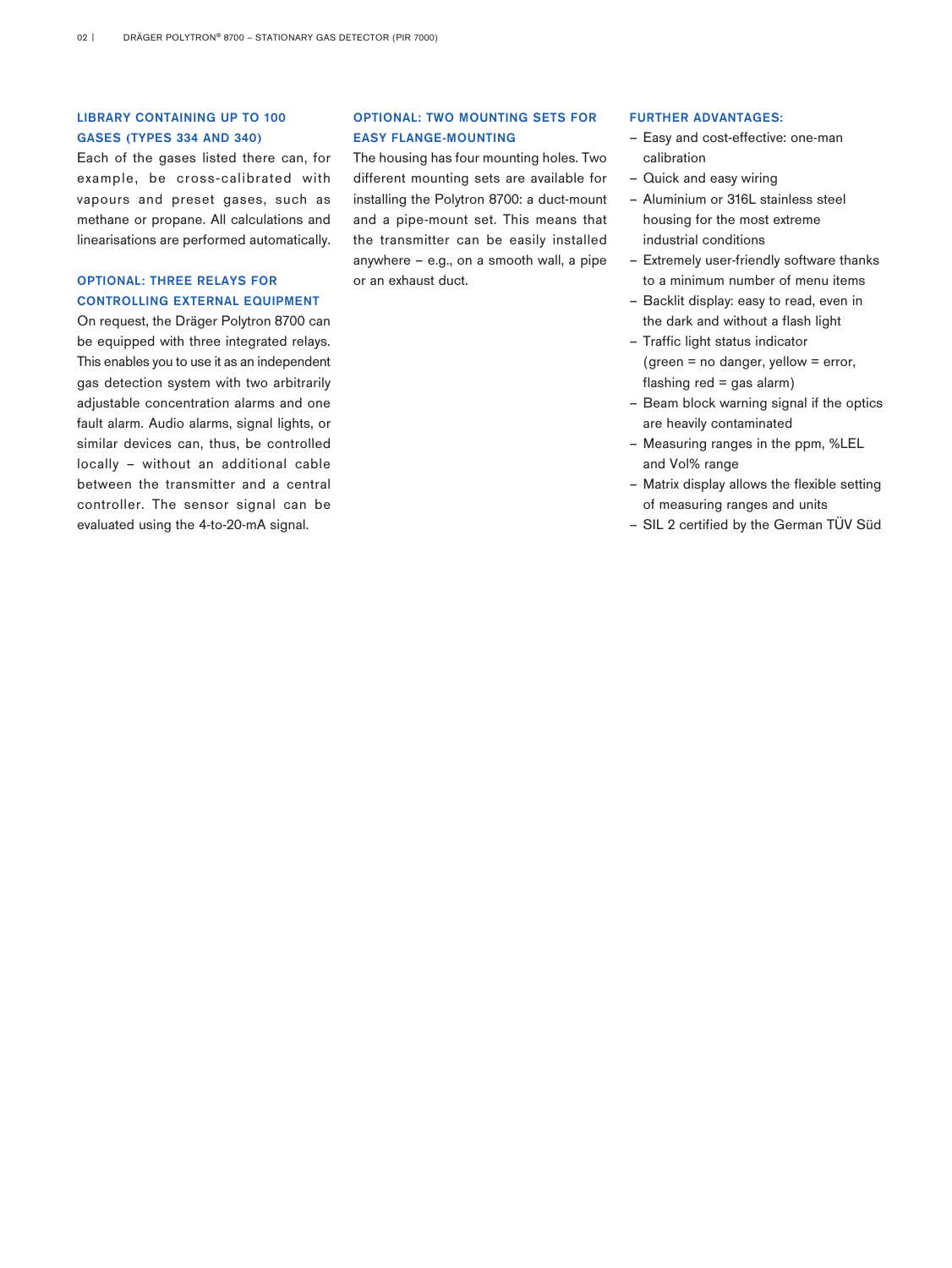# TECHNICAL DATA

| Dräger Polytron <sup>®</sup> 8700 |                                                       |                  |                                                                                                                                                   |  |  |
|-----------------------------------|-------------------------------------------------------|------------------|---------------------------------------------------------------------------------------------------------------------------------------------------|--|--|
| Type                              | Flameproof transmitter                                |                  |                                                                                                                                                   |  |  |
| Gases                             | Combustible gases and vapours                         |                  |                                                                                                                                                   |  |  |
| Measuring ranges                  | ppm,<br>%LEL or Vol.-%;<br>user adjustable            |                  | 0 to 20 up to 100% LEL, 0 to 100 Vol.-% CH <sub>4</sub><br>0 to 1,000 ppm C <sub>3</sub> H <sub>8</sub> , 0 to 20 up to 100 %LEL<br>0 to 5 Vol.-% |  |  |
| Display                           | Backlit graphic LCD; 3 status LEDs (green/yellow/red) |                  |                                                                                                                                                   |  |  |
| Electrical data                   | Analog signal output                                  | Normal operation | 4-to-20-mA                                                                                                                                        |  |  |
|                                   |                                                       | Maintenance      | Steady 3.4 mA or 4 mA $\pm$ 1 mA 1 Hz modulation;<br>user selectable                                                                              |  |  |
|                                   |                                                       | Fault            | $< 1.2$ mA                                                                                                                                        |  |  |
|                                   | Digital signal output                                 |                  | <b>HART®</b>                                                                                                                                      |  |  |
|                                   | Supply voltage                                        |                  | 10 to 30 VDC, 3-wire                                                                                                                              |  |  |
|                                   | Relay rating<br>(Option)                              |                  | 2 alarm, 1 fault relay, SPDT<br>5 A @ 230 VAC, 5 A @ 30 VDC, resistive load                                                                       |  |  |
| Ambient conditions                | Temperature without Relay                             |                  | -40 to +176°F / -40 to +77°C                                                                                                                      |  |  |
| (see also sensor data sheet)      | Temperature with Relay                                |                  | -40 to +158°F / -40 to + 70°C                                                                                                                     |  |  |
|                                   | Pressure                                              |                  | 20.7 to 38.4 inch Hg / 700 to 1,300 mbar                                                                                                          |  |  |
|                                   | Humidity                                              |                  | 0 to 100% RH, non-condensing                                                                                                                      |  |  |
| Enclosure                         | Transmitter housing                                   |                  | Epoxy-coated copper free aluminium or<br>316L stainless steel                                                                                     |  |  |
|                                   | Enclosure rating                                      |                  | NEMA 4X & 7, IP65/66/67                                                                                                                           |  |  |
|                                   | Cable entry                                           |                  | 3/ <sub>4</sub> " NPT female conduit                                                                                                              |  |  |
|                                   | Size (I × w × d, approx.)                             |                  | $5.9" \times 11.4" \times 5.1" / 150 \times 290 \times 130$ mm                                                                                    |  |  |
|                                   | Weight (approx.)                                      | aluminium        | 8.5 lbs / 3.9 kg                                                                                                                                  |  |  |
|                                   |                                                       | stainless steel  | 12.6 lbs / 5.7 kg                                                                                                                                 |  |  |
| Approvals                         | $UL^*)$                                               |                  | Class I, Div 1, Groups A, B, C, D;<br>Class II, Div 1, Groups E, F, G<br>Class I, Zone 1, Group IIC; T-Code T4/T6                                 |  |  |
|                                   | <b>CSA</b>                                            |                  | Class I, Div 1, Groups A, B, C, D;<br>Class II, Div 1, Groups E, F, G<br>Class I, Zone 1, Group IIC; T-Code T4/T6                                 |  |  |
|                                   | <b>IECEx</b>                                          |                  | Ex d IIC T6/T4 Gb, -40 $\le$ Ta $\le$ +40/+80°C;<br>Ex tb IIIC T80/130°C Db IP6x                                                                  |  |  |
|                                   | <b>ATEX</b>                                           |                  | II 2G Ex d IIC T6/T4 Gb, -40 ≤ Ta ≤ +40/+80°C;<br>II 2D Ex tb IIIC T80/130°C Db IP6x                                                              |  |  |
|                                   | CE markings                                           |                  | ATEX (Directive 94/9/EC)<br><b>Electromagnetic Compatibility</b><br>(Directive 2004/108/EC)<br>Low Voltage (Directive 2006/95/EC)                 |  |  |

\*) With relay Ta ≤ 70 °C